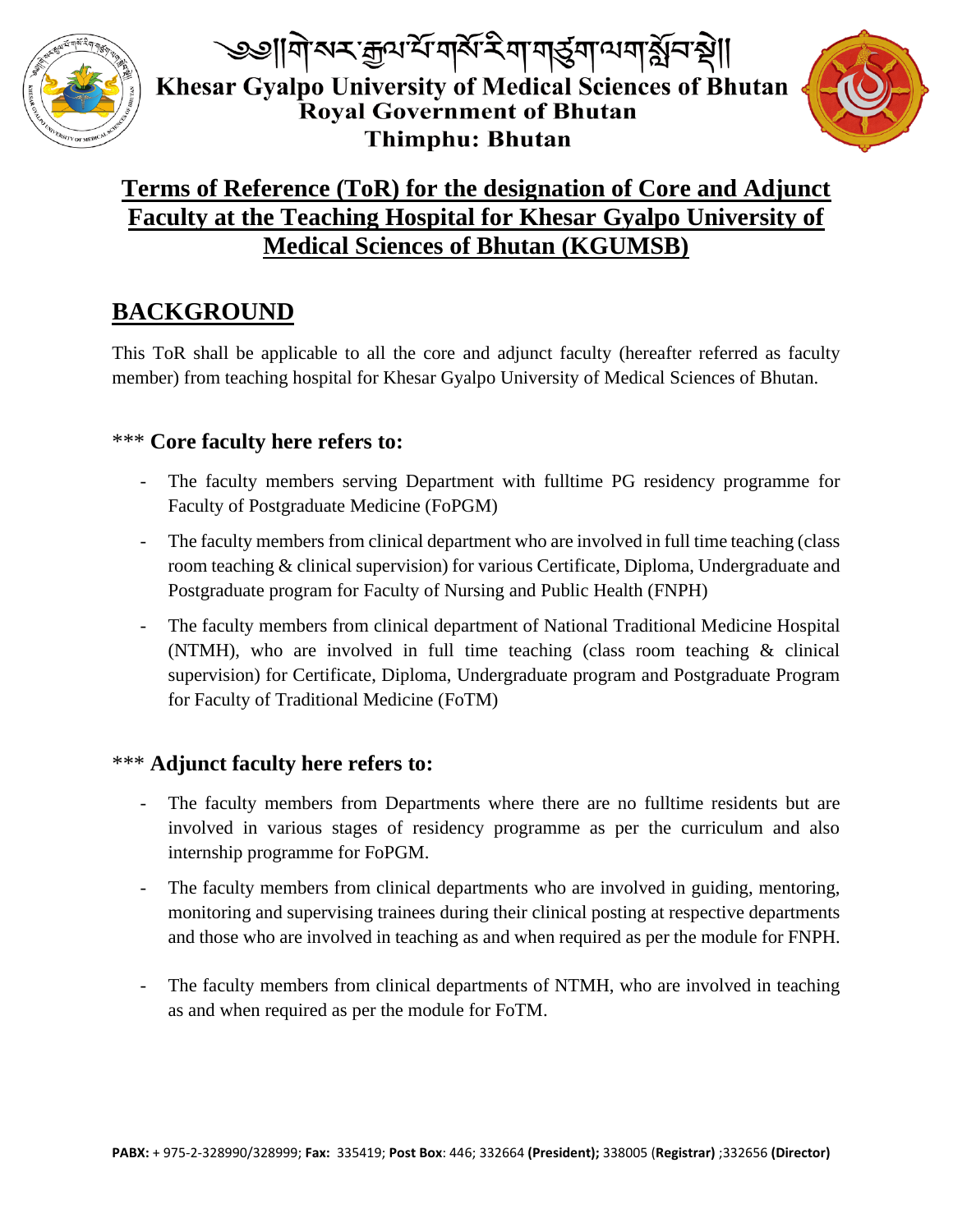

# ্ঞানিঅম্কুঅর্শবর্ষই নানার্ত্ত্বনাত্মন্থা। Khesar Gyalpo University of Medical Sciences of Bhutan **Royal Government of Bhutan Thimphu: Bhutan**



### **The Visiting Faculty shall refer to:**

Those Faculty members who shall be designated under exceptional circumstances in specialized fields or subjects where professional expertise is required to strengthen and supplement the teaching, and also in those areas where the work load does not justify the appointment of a fulltime faculty member throughout the academic year.

## **SCOPE**

This ToR will be applicable for the designation of health or related professionals as faculty members for the University.

# **A) ACADEMIC DESIGNATION**

#### NOTE: *The academic designation is independent of the BCSR of RCSC and current position in PCS system.*

This refers to the process of designating a clinician as a faculty member for the purpose of teaching-learning at KGUMSB.

### **A1. Minimum Requirements for the designation of Core and Adjunct Faculty Member:**

- a. The faculty members of FoPGM shall be appointed based on the fulfillment of;
	- i. Minimum of MD/MS from a recognized institute (as per BMHC list) **AND**
	- ii. At least served as Specialist for minimum period of 2 years in the hospital with evidence of teaching activities **AND**
	- iii. Evidence of minimum 3 days basic certified (medical) pedagogy training (Online or Onsite) attended as per the criteria set by the University **AND**
	- iv. Evidence of minimum 3 days basic certified bio-medical research (Online or Onsite) training attended as per the criteria set by the University
	- v. Academic position: Senior Lecturer as per the CoS 2018 of the University.

Notwithstanding with above requirements, *in case of acute shortage of teaching faculty member, the Faculty may appoint a specialist as "Adjunct Faculty Member" for a period of 24 months with Teaching Allowance. He/ she may be appointed as Core Faculty Member upon fulfilment*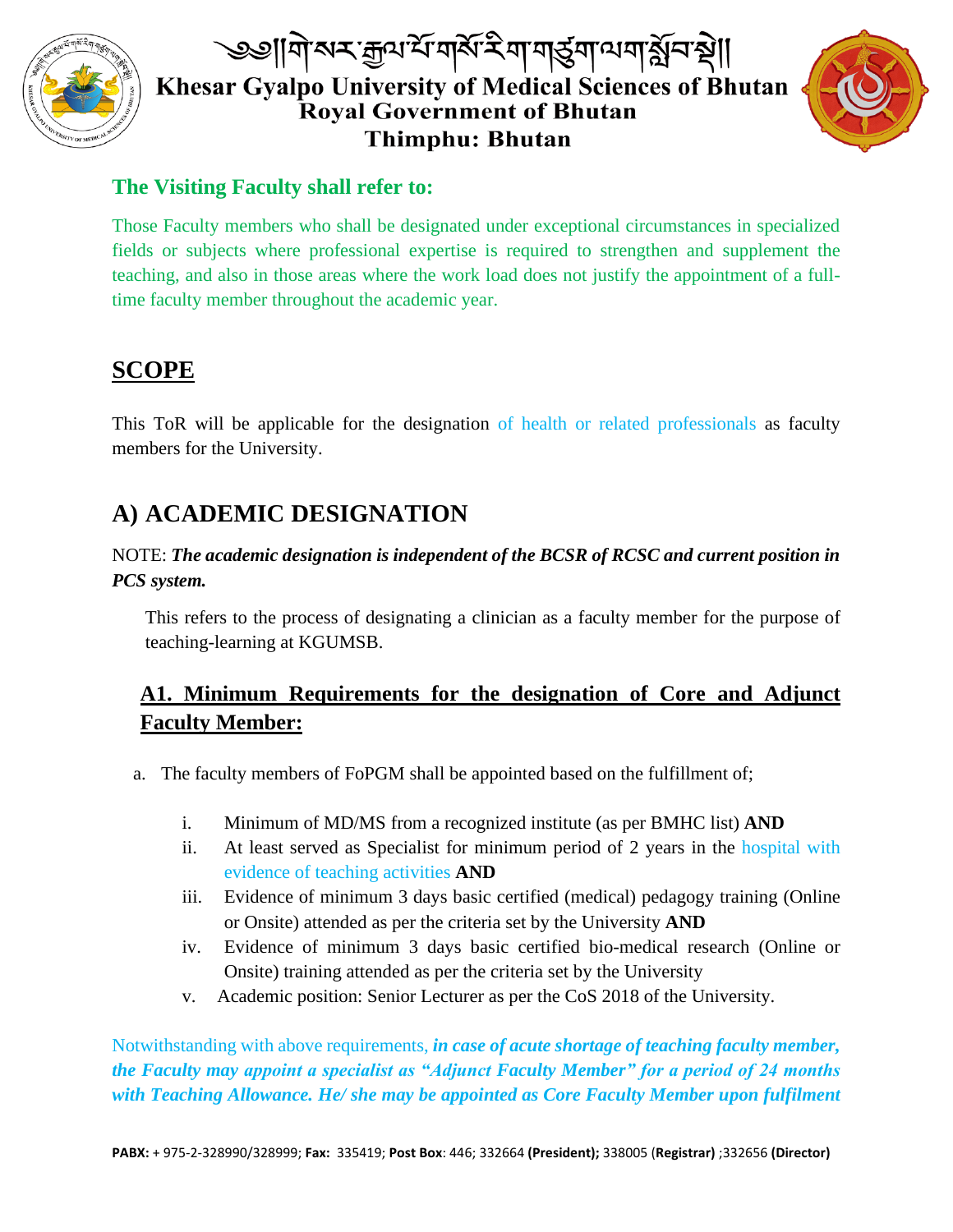

# ্ঞানিঅম্কুঅর্শবর্ষই নানার্ত্ত্বনাত্মন্থা। Khesar Gyalpo University of Medical Sciences of Bhutan Royal Government of Bhutan **Thimphu: Bhutan**



*of the above criteria (iii and iv) based on recommendations of the Department and upon approval by HRC of the University.*

- b. The core and adjunct faculty members of FNPH and FoTM shall be appointed based on the fulfilment of;
	- i) Minimum of Diploma level qualification from a recognized institute with required knowledge and experiences **AND**
	- ii) At least served in the same specialties for minimum of  $5$  years in the hospital with the evidence of teaching activities **AND**
	- iii) Evidence of minimum 3 days basic certified pedagogy training (Online or Onsite) OR Supervisory Course (For Adjunct Faculty members of FNPH)
	- iv) Academic position: As per the CoS 2018 of the University

**Special Note:** Once designated in the current academic position, concerned faculty member shall serve for another 4 years to be eligible for next academic promotion.

In the event of only 1 slot (Designation/ Replacement) in the Department but more than 1 applicant, there will be an official interview to ensure the best candidate is selected.

- Faculty concerned will conduct the interview in coordination with the concerned Department
- This will be conducted within 1 month of Date of Appointment (July/January).
- The interview shall consist of both written and viva voce as per the CoS 2018.

### **A2. For lateral entry to JDWNRH from other teaching hospitals for change of designation from adjunct to core faculty for FoPGM:**

- Minimum of 4 years in the current academic position
- Minimum requirement of publication in a Peer reviewed Journal as per the BMHC requirement must to be fulfilled;
	- 1. For Assistant Professor One original Article as PI
	- 2. For Associate Professor Two original articles as PI
	- 3. For Professor Three original articles as PI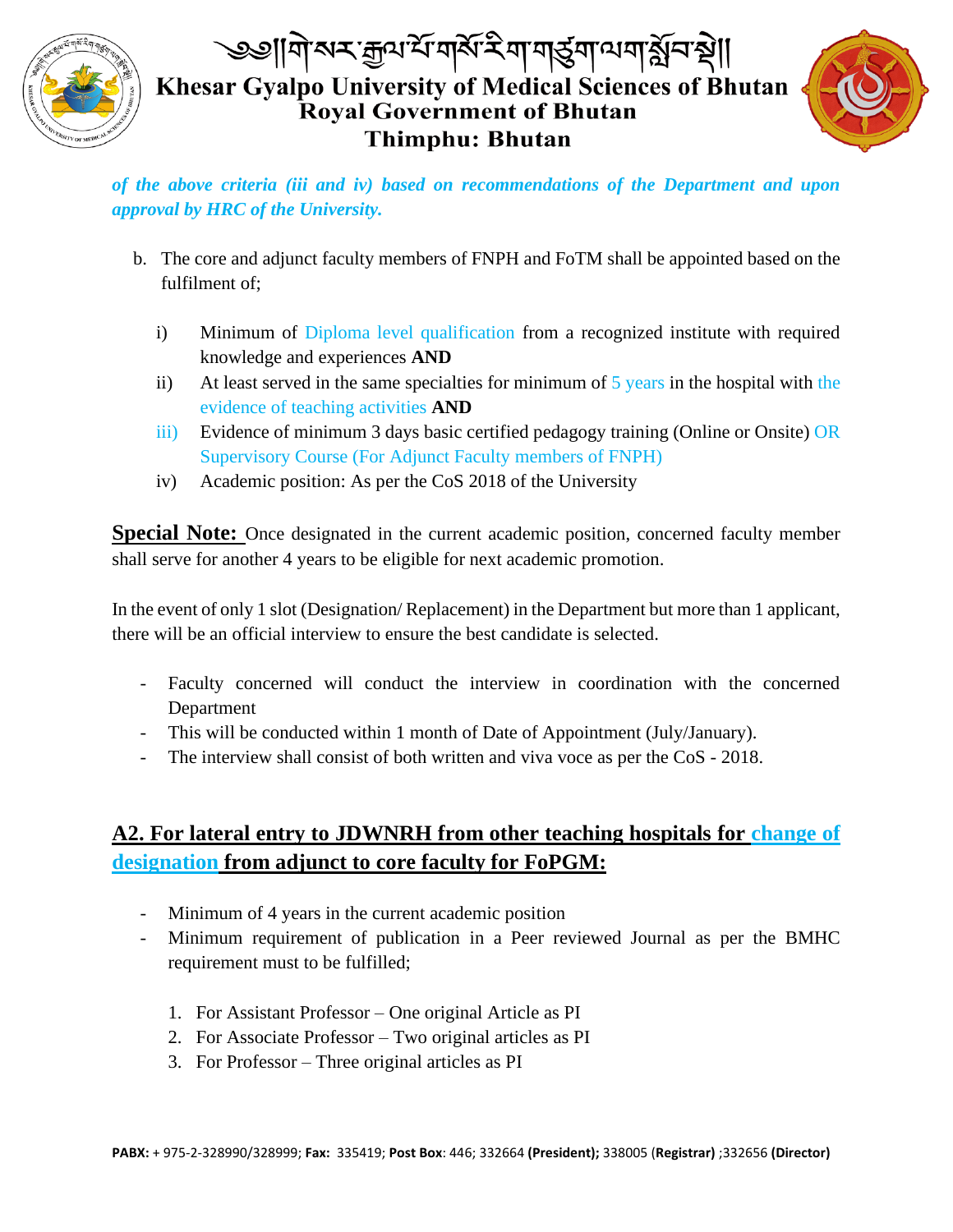

## ৩৩||गे|నম ক্ৰুণশৈ নৰ্মৰ মাৰাৰ্ত্ত্ৰশান্য মুনিষ্ণী| Khesar Gyalpo University of Medical Sciences of Bhutan Royal Government of Bhutan **Thimphu: Bhutan**



\*\*\*Similar to original article – Metanalysis and systematic review will be considered as publications.

### **A3. Change of Designation from Adjunct to Core for FoPGM:**

- A faculty member shall be required to serve as "Adjunct Faculty", for a period of 2 years in a teaching hospital.
- If a faculty member has served 2 years' period of adjunct faculty in a teaching hospital, the faculty shall be considered for re-designation as core faculty when transferred to JDWNRH upon the recommendations from the concerned Department and the criteria set by the University HRC.

### **A4. For the faculty member with Sub Specialty**

If a faculty member has sub-specialist degree/fellowship, he or she shall be designated as core faculty, upon fulfillment of the minimum requirement for designation (Sl No iii and iv).

\*\*\* Sub-specialization/fellowship shall be considered only if following are fulfilled;

- i. Sub-specialization/fellowship should be at least 12 months for FoPGM and FoTM and 10 months for FNPH **AND**
- ii. Recognized by BMHC

**SPECIAL NOTE:** Any sub-specialization or fellowship of less than the duration mentioned above, would not be considered as additional qualifications for academic designation or promotion purpose at KGUMSB.

#### **Roles and Responsibilities of the Faculty Member**

The roles and responsibilities of the faculty member shall be as reflected in the CoS – 2018 and Position Directory.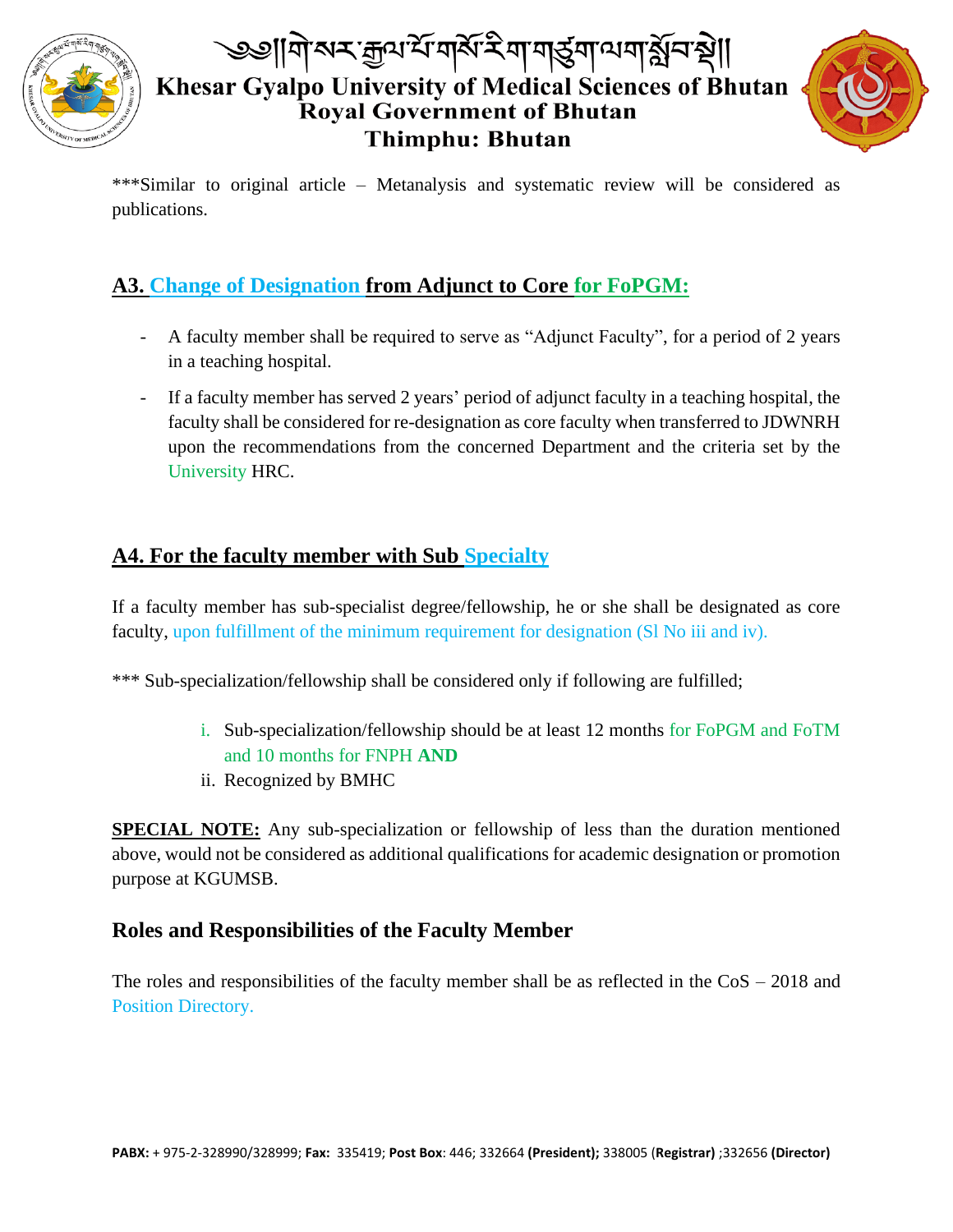

্ঞানিঅম্কুঅর্শিনার্ষমিণ নার্ত্রনাত্মনার্ষ্ণনারী Khesar Gyalpo University of Medical Sciences of Bhutan Royal Government of Bhutan **Thimphu: Bhutan** 



### **B) ACADEMIC PROMOTION**

This refers to the process of promoting a core and adjunct faculty member from existing academic position to the next higher academic position.

#### **B1. Minimum requirements for academic promotion:**

The faculty member shall be eligible to apply for academic promotion based on the fulfillment of:

- i. Completed 4 years (*of active service*) in the existing academic position **AND**
- ii. For Senior Lecturer and below; 1 excellent and 3 good Performance Rating\*\*\* in last 4 years **AND**
- iii. For Assistant Professor and Associate Professor, 1 excellent and 3 very good Performance Rating in last 4 years **AND**
- iv. For Professor: 2 excellent and 2 very good Performance Rating in last 4 years **AND**
- v. Evidence of minimum 3 days basic (refreshers' course) certified pedagogy training (Online or Onsite) attended within last four years **AND**
- *vi.* Evidence of minimum 3 days basic certified bio-medical research (Online or Onsite) training attended within last four years *(Applicable only for the PG courses)* **AND**
- vii. Publication requirements in 4 years duration, as below:
	- 1. One Research paper/Metanalysis/Systematic review as First author in reviewed Journal **OR**
	- 2. Three Research papers/Metanalysis/Systematic review as 2nd or 3rd Author **OR**
	- 3. Combination of Case report, Review article, videos, monographs totaling upto 4 as first author **OR**
	- 4. Combination from Sl No 2 and 3, totaling upto 4 **OR**
	- 5. One Chapter in a book from a reputed international publisher (National Publisher for FoTM)

\*\*\* Research paper would be cumulative based.

\*\*\*Criteria to be developed and reviewed by University from time to time.

a. If a faculty member cannot achieve the above criteria then he/she shall be eligible for reapplication for academic promotion every 6 monthly till fulfillment of minimum of requirements.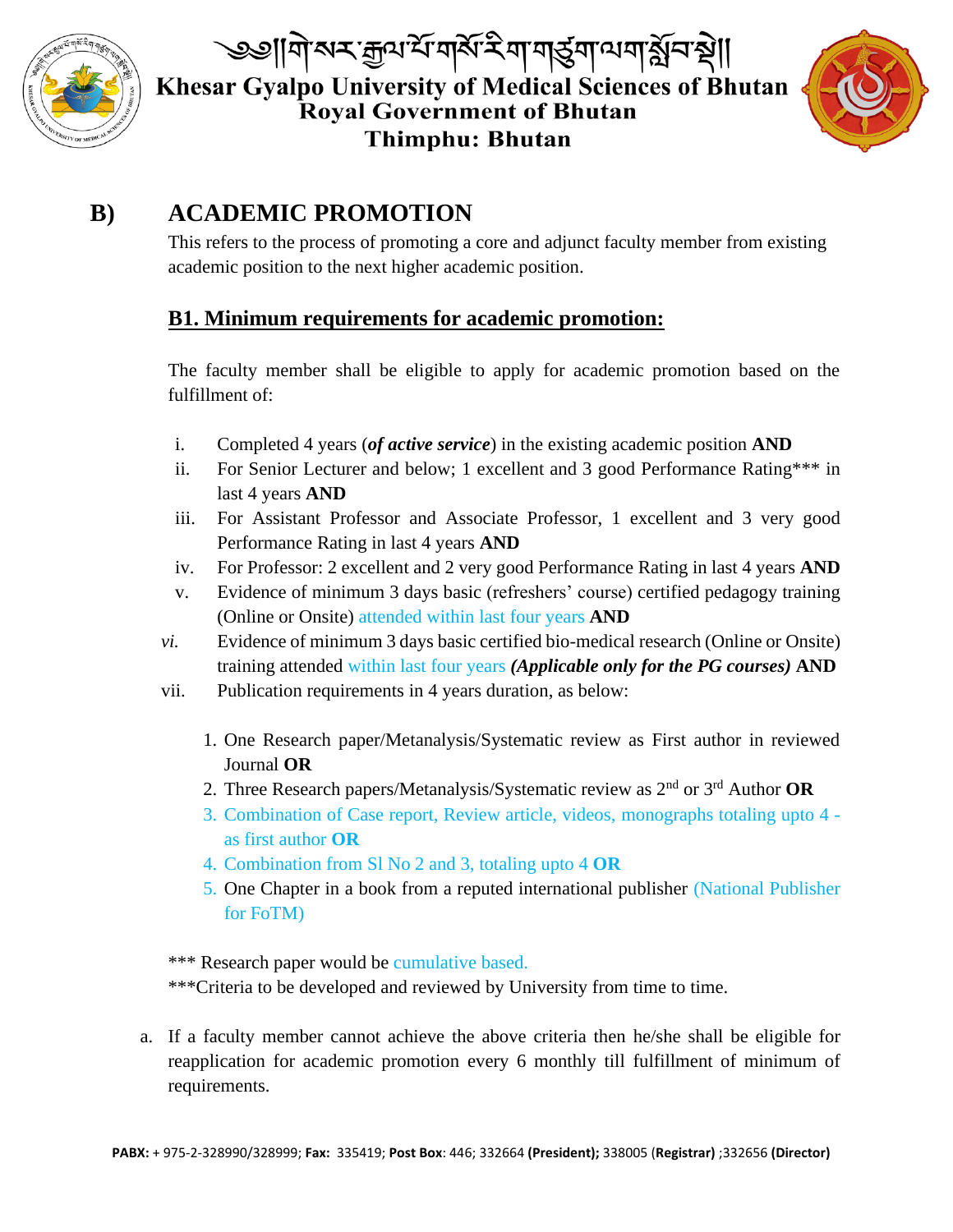

# |নাঝম:ক্ৰুণশ্ম নাৰ্মস্ম নামুৰ্ত্ত্ৰনামনাষ্ট্ৰমস্থা| Khesar Gyalpo University of Medical Sciences of Bhutan Royal Government of Bhutan **Thimphu: Bhutan**



- b. For those who have done sub specialization, he/she shall be eligible to apply for academic promotion within 3 years or apply for Meritorious promotion to next higher position upon fulfillment of all the mandatory requirements (Refer criteria for designation of the sub specialties)
- c. For promotion, application shall be submitted as per the promotion schedule reflected in the  $CoS - 2018$ .

# **C)RESPONSIBILITY OF FACULTY MEMBER FOR THE PURPOSE OF PROMOTION:**

- The faculty member must maintain all the evidences (ongoing process) to be submitted to the faculty concerned for facilitating the assessment for academic promotion.
- The faculty member shall be responsible to submit the evidences/records every 6 monthly to the faculty concerned.
- Hard copy of the evidences must be submitted, wherever appropriate and mandated by the criteria.
- A faculty member must submit a written application to Dean for academic promotion with academic PE rating scores of last 4 years.
- The written application must be submitted at least 3 months prior to date of promotion as per the promotion schedule mentioned in the CoS – 2018

# **D)RESPONSIBILITY OF THE CONCERNED FACULTY FOR THE PURPOSE OF PROMOTION:**

- The concerned faculty shall be responsible of ensuring the timely assessment on; need for the faculty in Department in consultation with HoDs and Course coordinators.
- The assessment shall be done by FHRC upon the directives of the Dean.
- The FHRC shall utilize approved criteria for assessment.